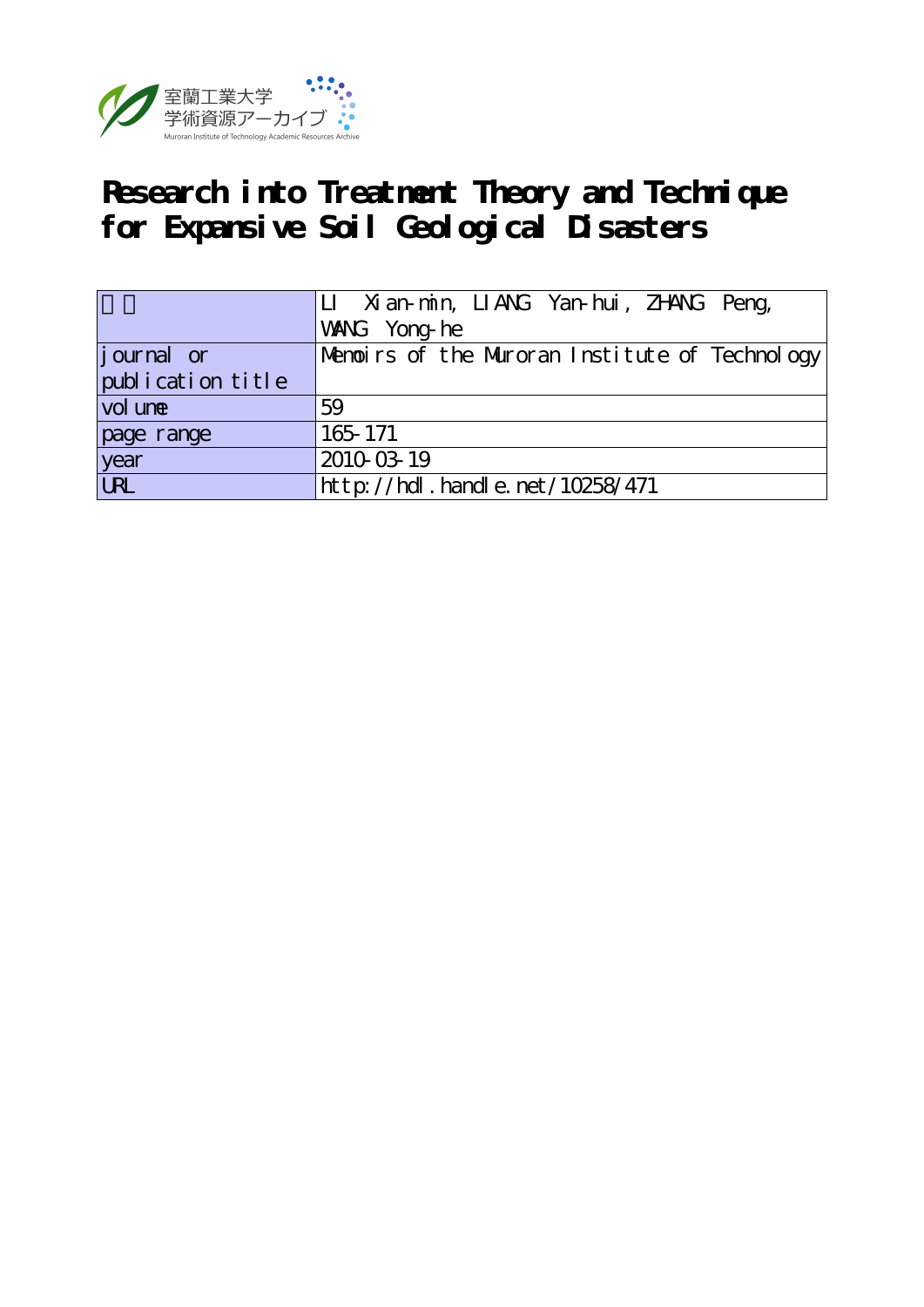特

# Research into Treatment Theory and Technique for Expansive Soil Geological Disasters

Xian-min LI\*, Yan-hui LIANG\*, Peng ZHANG\* and Yong-he WANG\*\*

(Received 27 May 2009, Accepted 20 November 2009 )

In this paper the bad geological characteristic and the huge disaster caused by expansive soil are elaborated. When constructing the road in expansive soil area, the origin and performance of roadbed disease such as slope stability failure, roadbed settlement, mud pumping, ballast bag and so on are elaborated emphatically. Meanwhile, the expansion and shrinkage mechanism of expansive soil have been studied from such aspects as physical-chemistry-mechanics effect, material composition and microscopic structure, external influencing factors and so on. Then, in view of the roadbed disease of highway in expansive soil area, such expansive soil treatment and reinforcement methods as physical improvement, chemistry improvement, physics-chemistry improvement, biological improvement are summarized and proposed.

Keywords : Expansive soil, Swell-shrink mechanism, Roadbed disease, Treatment theory and technique

# 1 **INTRODUCTION**

In the world there are more than 40 countries where exists the expansive soil which spreads six continents. In China the expansive has such outstanding features as broadly distribution, more types, complex characteristic and so on. The expansive soils create the extremely huge harm. In America, the loss of the expansive soil is more than double of the loss sum created by such disasters as flood, hurricane, earthquake and so on. Also, the economic loss for the expansive soil question approximately amounts to above \$15 billion every year. In China railway

\*\* School of civil engineering & architecture, central-south university, Changsha City, China engineering, the expense used for treatment the expansive soil reach several million Yuan each kilometer. Therefore, research into the treatment theory and technique for expansive soil of geological disasters have the significant economic significance and project practice value<sup>(1)</sup>.

#### 2 **THE EXPANSIVE SOIL ENGINEERING CHARACTERISTIC AND ITS SWELL-SHRINK MECHANISM**

#### 2.1 **Characteristic of expansive soil**

Expansive soil distributed broadly, formed in the natural geological process, is one kind of more crevasses and having remarkable swell-shrink characteristics geologic body, and its distribution are very widespread. The clay ingredient of expansive soil is mainly composed of the strongly hydrophilic mineral

Henan Provincial Transportation Research Institute Com. Ltd, Hanghai Middle Road No.219, Zhengzhou City, China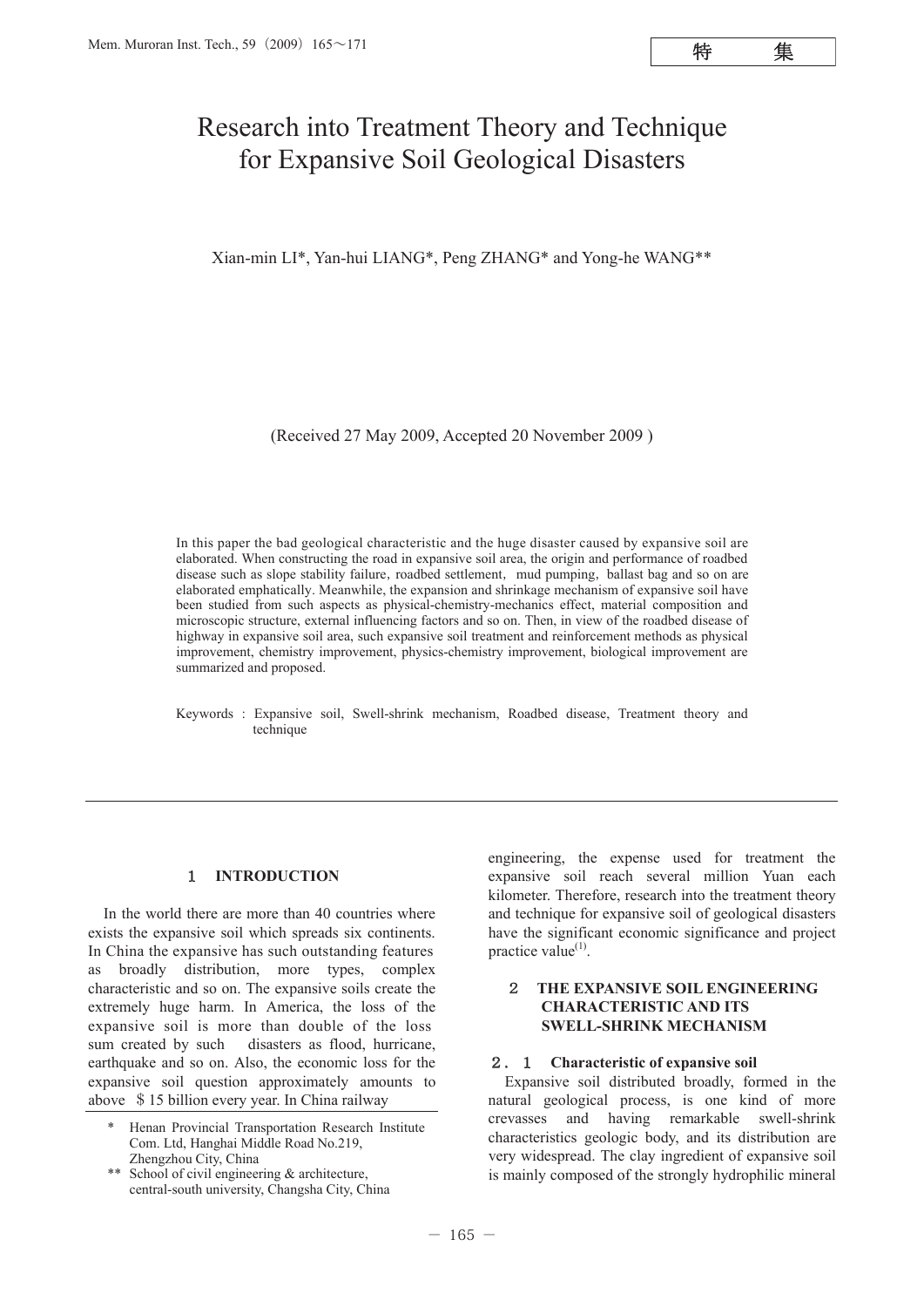montmorillonite and other clay mineral. As one kind of high plastic clay is sensitive to the environment moistheat change, its chief feature is that the expansive soil is polydisperse particle, rich water affinity clay, richly big the liquid limit, big swell-shrink characteristics, absorbing water swell and softening, dehydration shrink and hard crack, overconsolidation and more crevasses, distortion repeatedly and so on. In the soil body, the crevasse disorderly distribute, and do the special harm to all kinds of shallow light engineering construction $(1,2,3,4,5)$ .

#### 2.2 **Basic swell-shrink mechanism of expansive soil**

The swell-shrink of expansive soil, in fact, is the soil body mechanics characteristic change caused by the soil water's "gain and loss". The expansive soil moisturemovement is the quite complex physical-chemistry-mechanics effect action process. It is not only decided by its material composition and microstructure characteristic, but also having close relation with the environmental condition at which it locates. The explanation theory of expansive soil's swell-shrink mechanism mainly includes the crystal lattice expansion theory, the double-electrode layer theory, the microstructure theory and so on.

#### 2.2.1 **Crystal lattice expansion theory**

The reason about swell of expansive soil is that in the expansive soil there are expandable crystal lattice structures (Fig. 1). Among the crystal lattice, there is the van der Waal' s force interconnection, so the hydrone easily enter between the unit cell and form the water film interlayer; thus the unit cell's distance increases, and these results in the soil body volume expansion. But the crystal lattice expansion theory limits merely in the crystal interlayer, and the wedging action of adsorption bound water film, smectites having expansion crystal lattice structure. This theory does not considered the adsorption bound water action among the clay particle and the aggregate $(1,2,4)$ .

#### 2.2.2 **Double-electrode layer theory**

There are some negative charges on the clay surface, as a result of electrostatic attraction's function. In the water solution, the cation will be attracted to come up on the soil particle surface, the clay mineral particle with negative charge will adsorb hydration cation, and ganging together is called the electric double layer. In the electric double layer, the ion has the adsorptive capacity to hydrone, which makes directional arrangement under electric field action of force, and forms the superficial bound water in clay mineral pellet's periphery, hydration shell. Because the binding film accumulate and wedge to open the earth particle, this increases the distance between the solid particles and swell the soil body. Based on bound water film thickness' s change between the electric double layers on the clay particle surface, the electric double layer theory has explained the clay swell-shrink phenomenon (Fig. 2).

The electric double layer theory has made up insufficiency of the crystal lattice expansion theory to explanation swell-shrink reason about cohesive soil, and developed the application of bound water film in expansion theory. The electric double layer theory enables us to have the possibility to change the counter-ion ingredient and density of electric double layer on the clay particle surface through the electro-chemical means or the ionic exchange action. Also, the electrochemistry character of the clay mineral, and this reduce diffusion layer's thickness and bound water's quantity, so as to lower the swell-shrinkage distortion of expansive soil.



Fig. 1. Main clay minerals lattice structure chematic drawing



- + Symbols for hydrated positive ion
- Symbols for negative charge of expansive soil surface pellet

Fig. 2 Electric double layer(hydrated shell) action mechanism schematic drawing

#### 2.2.3 **The microstructure theory**

The electric double layer theory has the universal practicability, but cannot explain phenomenon the swell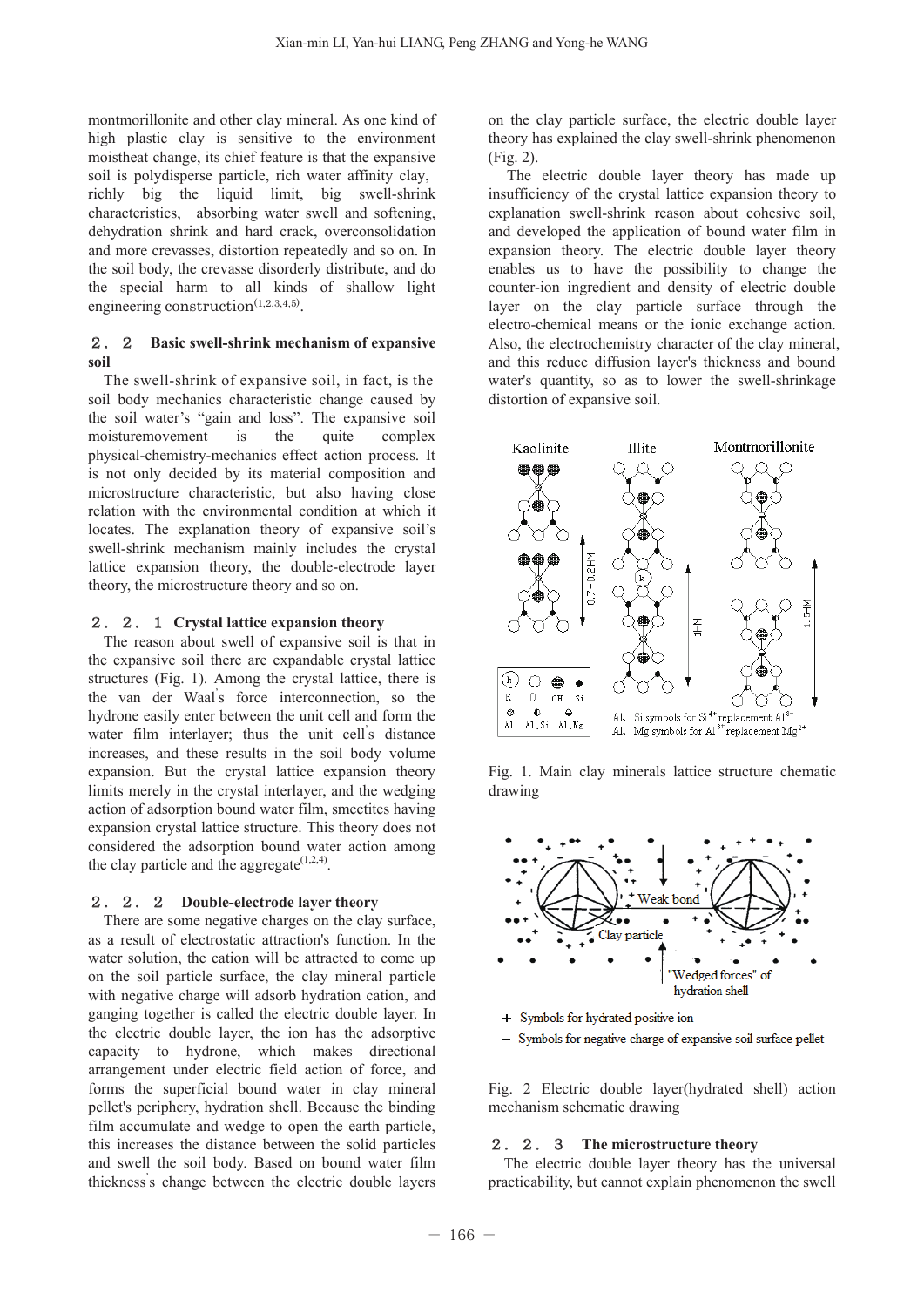distortion of some expansive soil whose ingredient is mainly the illite, which is reverse bigger than that of the expansive soil whose ingredient is mainly the montmorillonite. Through macroscopic and the microscopic synthetic study on the expansive soil, Shiwen LIAO pointed out that the reason and the mechanism that expansive soil produce swell-shrink distortion is decided not only by the material ingredient, but also spatial microstructure characteristic of these material ingredient; and it is believed that the material ingredient of expansive soil is material base which produces distortion, the microstructure characteristic is the spatial condition which forms swell-shrink, when the above intrinsic factor is met, namely the expansive soil will swell when gaining water and shrink when losing water.

# 2.2.4 **physical-mechanics theory**

The physical-mechanics theory about expansive soil includes mainly effective stress theory, capillary vessel theory, elastic theory and so on. These theories thought that the swell of the expansive soil is caused by the physical-mechanics effect which produced by the water-soil interaction under certain external process. After fractional saturation of expansive soil absorbing water, the soil pore water pressure and the effective stress will change, the capillary vessel potential energy and the surface tension change accordingly, and caused the pellet elasticity effect, and the volume of the expansive soil increase.

#### 3 **THE HIGHWAY SUBGRADE FAILURES IN EXPANSIVE SOIL AREA**

In highway engineering, because of surface layer weathering effect, swell with wet and shrinkage with dry effect, as well as the insufficient compaction or protection and so on, the many highway subgrade distress will be created frequently $^{(6,7)}$ . The performance and origin of common roadbed distress in expansive soil area are as follows.

#### 3.1 **Failuer of expansive soil embankment and slope**

When surface layer of expansive soil's cutting slope is severely-weathered and is soaked the water, it easy to occur such yield flow failure phenomenon along the slope face downward as local slide collapse, local slippery and large-scale landslide. Since the side slope destruction of the expansive soil has long term latentcy, many road unceasingly occurred the landslide after operating for 3~5 years later. And the side slope failure has the shallow layer characteristic, generally in 1m thickness, with no obvious sliding face and crack, shorter distance, and it usually can stabilize voluntarily on the slope face. Yet many landslides, which are 1.0~3.0m thickness, have obvious slippery bed, and have gentle frontal steep rear wall in the slippery bed,

so more landslide appear with pullbehind and occur in groups, present lengthwise and imbricate shape, some landslides towed from toe to the top of slope, and those have substantially destructiveness. The scope of expansive soil landside mass relate closely with the depth of atmospheric influence, the type and structure of soil, but does not relate obviously with the slope contour and size, therefore slow down slope gradient or lower slope altitude cannot enhance the slope stability, so fundamentally preventing landslide, people should adopt effective slope protection, draining water and waterproofing measures. Meanwhile people should carry on the modification or reinforcement processing to the expansive soil mass in slope.

#### 3 . 2 **The wave-form settlement distortion pavement and subgrade**

In construction and operation period, after the expansive soil roadbed suffering weathering and soaked by rain, under the action of swell with wet and shrinkage with dry effect, the soil body will occur the disintegration, together with non-uniform change of water content in the subgrade. All of these factors will cause earth pad produce the unequal settlement, and the road surface will present the wave form distortion. The wave-form settlement distortion of embankment is more obvious, the embankment becomes higher and accordingly the settlement bigger, and this may cause the road surface distortion destruction when the distortion is serious. The wave-form distortion of pavement directly restricts vehicles' travel speed and influences riding comfortableness, simultaneously the traffic accident's blasting fuse has also been buried.

# 3.3 **Mud pumping of roadbed**

Under the wet cyclical effect in the dry season and the rainy season, by the vehicles travel load's action, the expansive soil roadbed which is not replaced or sealed treatment will be caused superficial relaxation. After pavement water seepage and subgrade soil soaked rain water, the soil body disintegrate and the intensity reduces, and the topsoil of bedding come about sliming. Under the vehicle's load cyclical action, the soil pore water pressure accumulates unceasingly, the sliming roadbed soil pushes in the granular base and splashes along pavement crack and expansion joint and so on. This causes the roadbed to produce mud pumping phenomenon. The roadbed mud pumping phenomenon is often followed by the roadbed bigger settlement and the pavement wave distortion, therefore, it seriously influence traffic safety and cause the traffic interruption.

# 3.4 **Ballast pouch of roadbed**

After subgrade soil sliming, base course's crushed stone and so on are easy to fall into or pushed in foundation bedding soil and forms the saccate structure. The ballast pouches will destroy the pavement structure,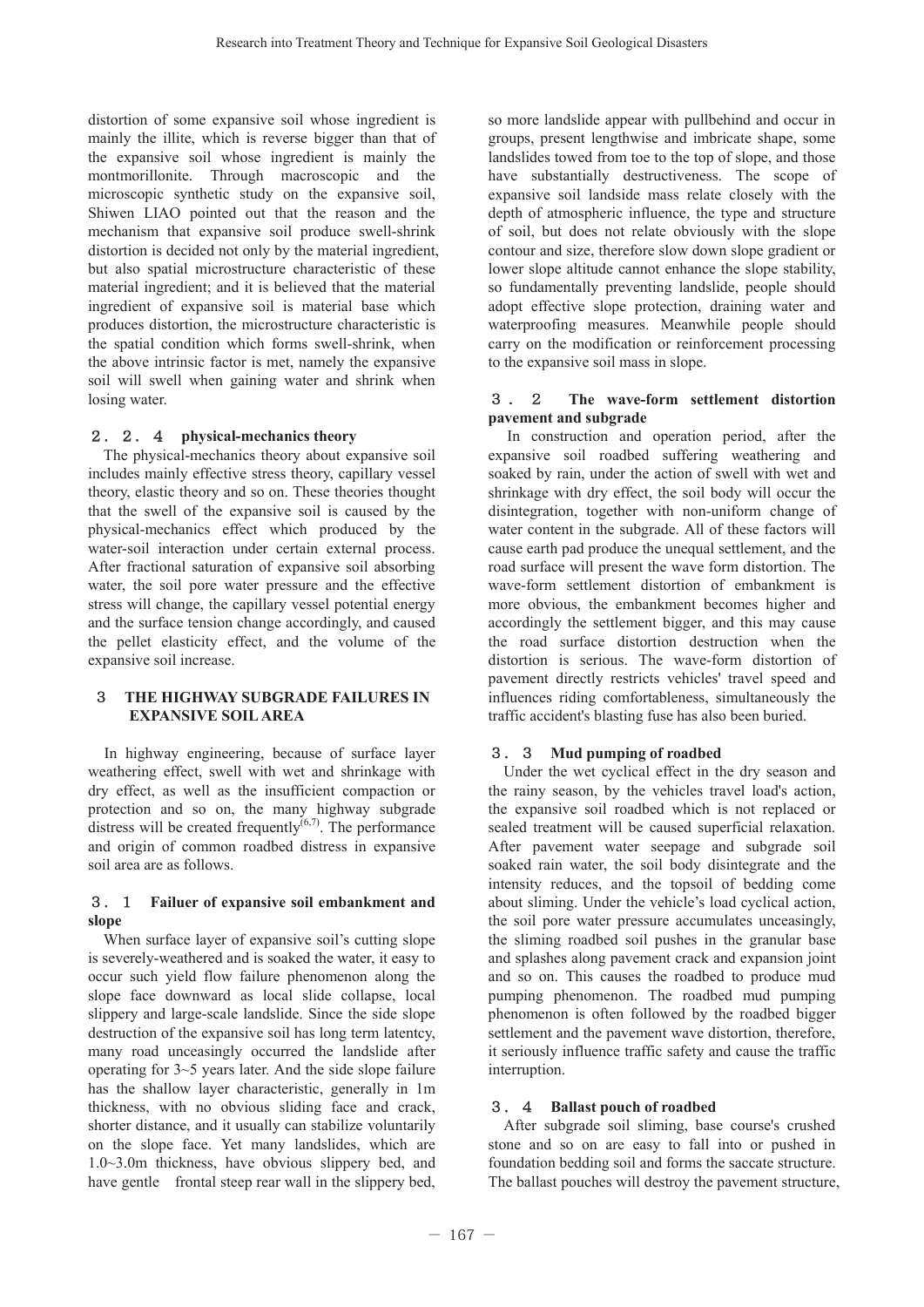at the same time, those become the water seepage channel and water carrier in the roadbed. Further those cause deep soil body wet and sliming, namely intensifying the ballast pouch's development, finally those result in the vicious circle.

#### 3 . 5 **Road border longitudinal crack and collapse**

Usually, because the mechanical roller compaction not arrive the road border section, the later settlement of road border become bigger. Also, because of its free face, it is specially sensitive to the atmospheric physics action, therefore after water loss the shrinkage strain of road border is far bigger than that of dike body under the alternation of wetting and dry action. The investigation found out that the expansive soil road border apart from the outer edge approximately on the 0.5~1.0m of it is easy to produce longitudinal crack phenomenon. Road border longitudinal crack phenomenon occurs more in the dry season, it may amount to several dozens of meters even over a hundred meters long, generally 20~40mm wide, approximately 1.0~1.5m deep. After the road border has the longitudinal crack, although it does not immediately influence road's security of service, but if it is not repaired promptly, the longitudinal crack forms the seep channel of roadbed, causes the surface water very easily permeate roadbed, and causes the road border collapse. The height of road border collapse is more in 1m, and may be bigger than 1m when collapse is serious.

#### 4 **TREATMENT METHODS OF EXPANSIVE SOIL ROADBED**

At present, in domestic and foreign according to its improvement mechanism, the methods of expansive soil improvement may divide into two types; one is the physical property improvement methods, for example to add non-expansive coarse sand filling materials and so on, and the other is chemistry improvement methods, for example, adding lime, cement, gypsum, sodium silicate and so on, in order to play the good role to reduced or the permanent control disease.

# 4.1 **Physical property improvement methods**

The physical improvement methods include such many methods as soil replacement method, humidity control method, compaction control method, totally closed method, mixing sand method, Geocell or Geogrid reinforcement method, Geotextile reinforcement method, soil nail wall reinforcement method, the pile foundation reinforcement method and so on $^{(5,6,7)}$ 

Soil replacement method is to dig out the part expansive soil and enclosed with the unexpansive cohesive soil or coarse-grained soil. In the replacement roadbed soil thickness, it should consider that the soil

water content rapid change zone's depth which is caused by rain, generally the depth may be 1.0~2.0m deep, namely the replacement thickness of strong expansive soil is about 2.0m, and middle expansive soil is about 1.0~1.5m. The slope protection effect of soil replacement is closely related with such construction factors as the soil water content, dry unit weight, soil type, soil block size, laying soil thickness, rolling quality and so on. If the quality of replacement soil meets each technical specification requirement and some supporting measures are taken, this method is really effective to the roadbed stability of slope.

Humidity control method includes two methods, prewetting method and maintaining stable water content method. In order to control the change of expansive soil water content, to maintains water content little evaporation and prevent rain water to permeate in the roadbed slope or the foundation soil during construction, some necessary measures should be adopted, for example, in the construction process reserving covering layer, before lining soaking the expansive soil and controlling critical humidity and so on, sometimes using the plastic membrane or the asphalt to cover on expansive soil slope face.

Compaction control method is to make the expansive soil's compaction to the request density. The method can effectively reduce the swell of expansive soil when it is in low dry density and high moisture content, but the high water content's expansive soil is very difficult to gain compaction, when soil body roller compaction is lower than the volume weight, and the strength of it is smaller. Similarly, it cannot meet the engineering need. The compaction control method has low expense, but has certain sphere of application, generally it is suitable for the weak expansive soil ground. After expansive soil compaction its dry density will increase, moreover the cohesion and the angle of internal friction will also increase, ground bearing capacity will enhance.

Totally closed method is also named ladlecover method, is to fill in the expansive soil in the core of bank and encircle the dike body with the non-swelling earth. The thickness of ladlecover soil layer should not be smaller than 1m, and the ladlecover soil layer should be built tightly and totally close the expansive soil in order to restrict the temperature change in the dike, namely waterproof and preservation moisture. But the side slope spot is often the construction roller compaction weak spot. If the closed soil layer and the embankment soil are constructed in layered filling and roller compaction together to reach the similar compactness, then the treatment effect will be better.

Mixing sand method is improvement of the expansive soil through adding non-expansive coarse sand filling materials and so on, the main role is to change the constitutive property, particle combination of the natural or disturbed expansive soil, and make the expansive soil to become the non-swelling earth or to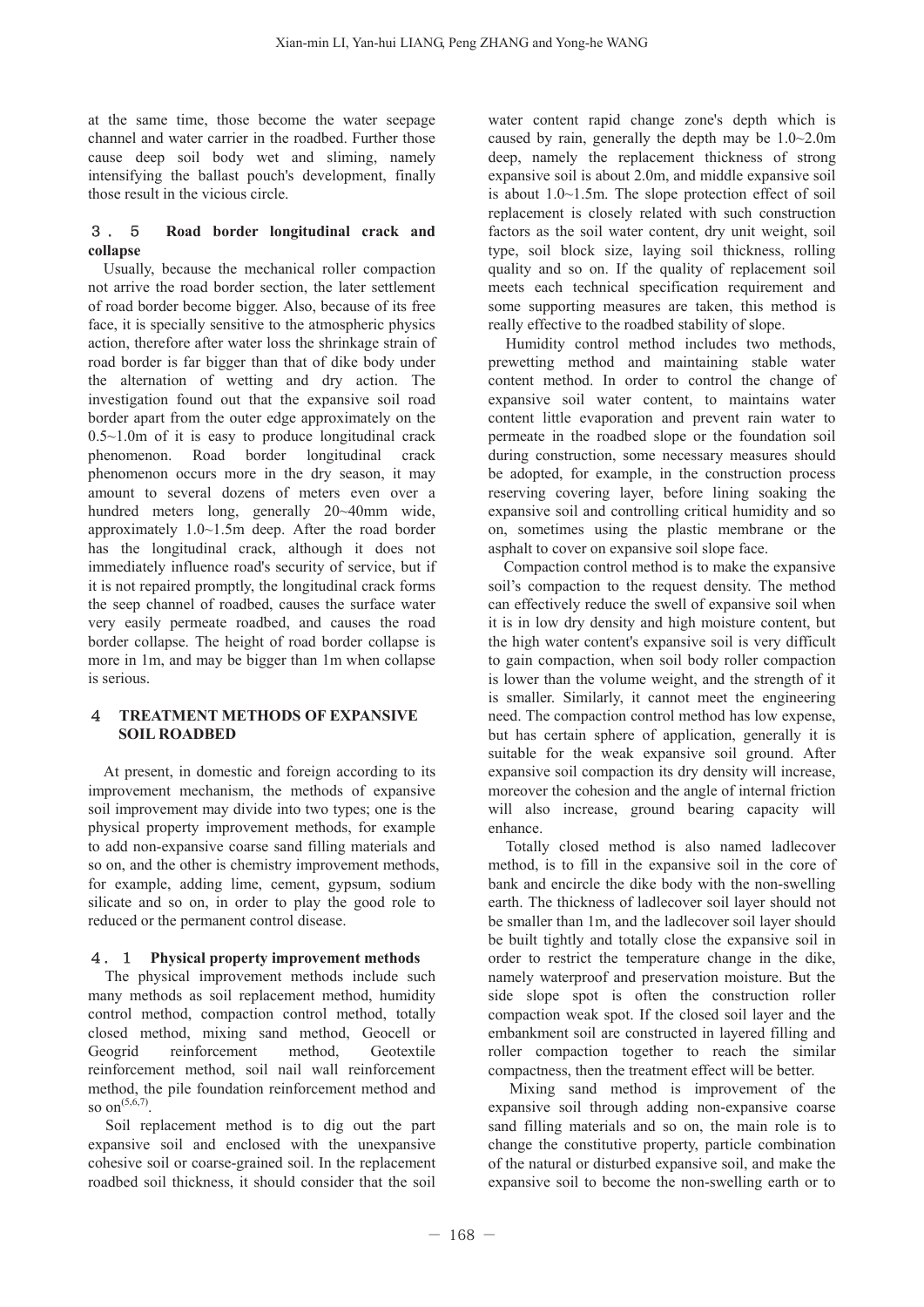reduce its swell-shrink characteristics. If mixed the sandy gravel in the lime to synthetically treat expansive soil embankment, the swell-shrink characteristics of expansive soil is eliminated in chemistry, the grain composition is optimized in physics and its compaction character and bearing capacity is improved. Before applying mixing sand method, the reasonable mixture ratio of mixed material must be determined, and the construction technology feasibility must be demonstrated. The experiment proved that for the expansive soil, as a rule the swell potential will reduce with granulated substance content percentage's increase. The influence of sand mixed in expansive was considered to be caused by lots of soil pores capillary vessel channels which reduce the soil siphoning to correspondingly.

Geocell or Geogrid reinforcement method is that through laying the level Geocell or Geogrid in the expansive soil embankment of construction, to make the best of the friction force and the snap-in force between Geonet and filling soil, to increase the shearing strength of the soil body, to restrict expansive soil' swell distortion, and finally to achieve the stable roadbed the goal. Because expansive soil embankment's weathering depth is generally in 2m, adding Getnet length in the soil is within limits slope surface certain scope, and the construction is convenient. At the same time, after adding Geonet in the earth, adopting the steep ratio of slope may save the land compared to the normal filling embankment, the technology and the economic effect is all good. It is a kind of method which is worth using and promoting.

About the Geotextile reinforcement method, soil nail wall reinforcement method, the pile foundation reinforcement method and so on is no longer discussed in detail here.

# 4.2 **Chemistry improvement methods**

Using chemical methods to improve expansive soil, in the one hand, compound itself may consolidate the soil body and play the role of cohesive soil particle. On the other hand, the compound with the earth can carry on a complex physics-chemical reaction and change hydrophilcity of expansive soil<sup>(8,9,10)</sup>. It includes the following method.

In chemical improvement fluid method, through the microscopic analysis and the physical mechanics experiment to the soil mass improved by modifier, we know that certain organic positive ion compound can change the charge distribution of the montmorillonite mineral crystal structure, weaken the negative electricity repulsion, and stop hydrone to enter the crystal layer and the granule, increase adsorption and the cementation between the loose particle keep down the swell-shrink distortion of the expansive soil. After improvement the expansive soil's shearing strength parameter also has comparatively large degree enhancement. Simultaneously, the organic chemistry grouting material is one kind of non-toxic, tasteless, odourless liquid. After chemistry solution is firmly adsorbed by earth, it will not drained and not create the environment pollution. Chemistry modifiers include such organic and inorganic compounds as the alkyl benzyl pyridine compound, the polyhydroxyl polynitrogen atom polymer, Conder SS, the mulching plastic net's polymer, the phosphoric acid, the acrylate series, the liquid polybutadiene, the solution of NaCl,  $AlCl<sub>3</sub>$ , CaCl<sub>2</sub> and so on.

Lime stabilization method is the most commonly-used improvement methods in engineering practice. The lime solidification appears as a result of the base exchanges, the cementation, interaction of clay particle and lime. The reinforcement mechanism of lime stabilization foundation soil is mainly because expansive soil contains major content dissociation aluminum silicon ions, after mixed with lime, the expansive soil carry on the cation exchange action, aggregation, solidification like the cement effect, after the curing the plastic limit of the soil may be enhanced greatly and its plasticity index may be reduced great degree, finally the swell-shrink behavior of expansive soil is eliminated. The lime action on earth level relates to the lime dose, degree of grinding of soil and lime, mixing uniformity, age and so on, particularly lime dosage influence is more remarkable to the lime soil properties, soil-lime should be determined by such experiments as physics and mechanical properties, swell-shrink characteristics, water stability and so on.

Mixing cement improvement method, the cement chemical composition is mainly Tricalcium silicate, Dicalcium silicate, Tricalcium aluminate and so on. After these mineral of clinker in the cement meeting the water, they have the chemical reaction, hydrated reaction, and produce such main hydrated products as Calcium silicate hydrate, Calcium hydroxide, hydrated Calcium aluminate, hydrated Calcium ferrite, hydrated Calcium sulphoaluminate and so on. These hydrates have the cementation, with the lapse of time, they has had the congealment and induration, enable mixture strength to have great degree enhancement. the cement solidification action is due to the mutual cementation among of calciate, the aluminous hydrate and the grain, agglutinate gradual dehydration and the neogenic crystallization, thus reducing the liquid limit and bulk strain and increasing the shrinkage limit and shearing strength. When the cement content increases, the improvement earth's expansion ratio reduces, the reducing reason is similar to the lime, but the cement will have the bigger condensation which transforms the clay into the even more granular earth, thus cause the expansion rate to decrease, but lime is more effective than cement with aspect to reducing the expansion rate.

Fly ash, cement, lime mixed modification method. There are lots of active  $SiO<sub>2</sub>$ ,  $Al<sub>2</sub>O<sub>3</sub>$ ,  $Fe<sub>2</sub>O<sub>3</sub>$  and CaO and so on in the fly ash, the pellet is quite even and belong to poor grain size distribution, and the density is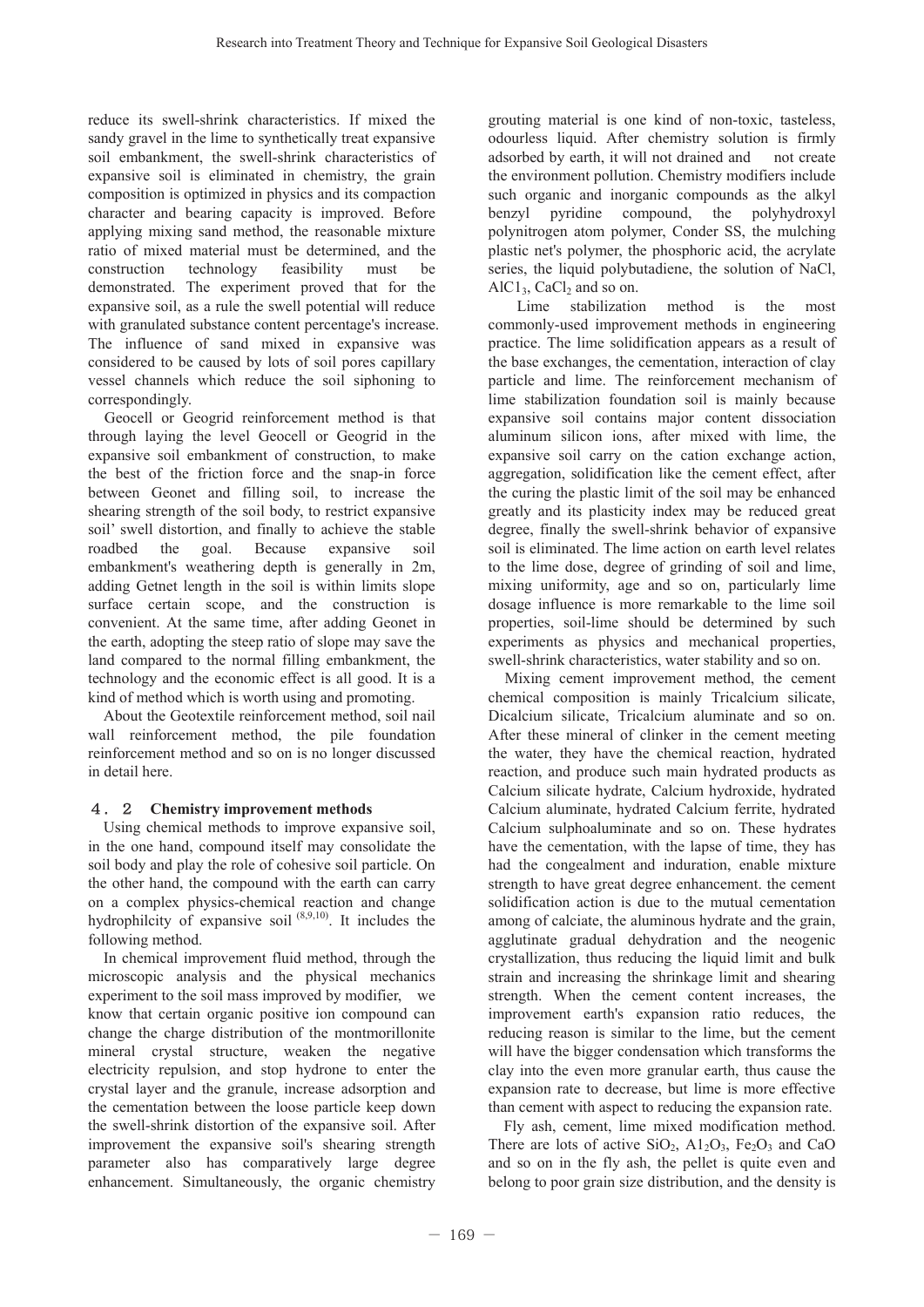low, through adding fly ash, to mainly change the expansive soil the gradation and the coherency and to reduce its expansibility. The cement, lime mixed modification method is one kind of quite ideal improvement method, the proportion of two additives should be decided according to the improvement earth's request. In this kind of mixed chemical additive, the lime obviously reduces the earth expansion rate and the cement increases the earth the strength characteristic. The quicklime, fly ash mixed improvement method. After fly ash and the quicklime mixed, under certain moisture content condition they has a series of hydration reaction, and produce such compounds which is water-fast stable crystallization resultant as hydrated Calcium silicate, hydrated Calcium aluminate, as well as hydrated Calcium ferrite and so on, these compounds may harden gradually in the air and water, and play the reinforcement role to expansive soil so as to limit its expansibility.

Mixing slag composites improvement method. Such composites as expansive soil, slag, cement, lime, sand and so on is called "the slag composites earth" which is put into mortar as slope protection material. The expansive soil improved by slag composite may basically lose the expansibility. The slag composites earth's strength changes with the age, the strength of age one year is 3-8 times of age 28d, when carried on the soaking quick shear test under no vertical stress condition. The cohesive strength value with the slope face is 17~52kPa, moreover the slag composites earth have good property to resist swelling with wet and shrinkage with  $\text{dry}^{(10)}$ .

The pressure injection grouting improvement method is to apply the lime white or the cement mortar injection scheme to reinforce expansive soil slope, under the high pressure the lime white enters the earth from lateral and longitudinal direction of grouting hole, along the soil body crevasse or the new fracture face caused by grouting precipitate and form many lime arteries or the lime thin layer. Bulk soil body among the crevasses is all wrapped up by the lime white, the chemical reactions react unceasingly along crevice between the lime and the earth, and this cause grout arteries to play the role of anti-water, thereby prevent the water content to change and enhances the integrated intensity of soil body. Using jet grouting, directional jet grouting or sprinkler irrigation, the grout under high pressure form not only the pulpous state structure, but also may form the lime or soil cement coagulation bodies which have certain structure and shape, or forms the boards and piles composite anti-slide body which can adapt to the bigger distortion. The commonly used grouting materials include lime, cement, sodium silicate, resin, polyacryiamide and so on.

# 4.3 **Other improvement methods**

Physics-chemistry improvement reinforcement method is applying both physical and chemical effect to

improve the expansive soil. It refers to according to the certain proportion mixing expansive soil with lime, cement, fly ash, slag as well as the mixture of them, and adding ration active catalyst to promote modifier and earth to react each other, and finally achieving the goal to stabilize expansive soil.

The biological improvement method is to make use of the biology surface active agent to attach on the clay mineral surface, so it can reduce the liquid level tension. cause the clay mineral surface hydrophobization, and break down mineral surface hydration shell or cause it to become thin, thereby cause the intergranular cohesive force to increase, enhance the earth shearing strength, and finally reduce the swell-shrink characteristic of expansive soil.

#### 5 **CONCLUSIONS AND SUGGESTIONS**

On the part of the expansive soil question's treatment technology, many further deep researches need to be done. Aiming at the key question of expansive soil embankment fill, based on preserving moisture and anti-seepage, carry on the expansive soil embankment filling technology deep study. To deepen expansive soil's modification experimental study on optimizing mixing lime, fly ash and firming agent, in order to determine the best mixed dosing and effective construction technology all kinds of expansive soil distribution area. To carry on modification expansive soil research through the manual mixing soil, namely to research mixture filling possibility of mixing the non-expansive soil with the different rank's expansive soil, including the whole mixing method, sandwich method, totally closed method and so on, to be built by contract the law three kinds, to study separately the performances adopting different methods to fill embankment, and to determine reasonable mixing ways and construction methods. To develop the Geotextile reinforcement expansive soil embankment's technology, and to research into reinforcement design methods, construction technology and the suppression swell-shrink effect of adopting Geogrid and Geonet crushed rock pile to reinforce roadbed in lateral and longitudinal direction. To research into measures of the slope excavation, combined reinforcement, protection technology of expansive soil cutting slope, and to pull off the long-term stabilization of cutting slope under downloading and wetting-drying cycle condition.

#### **REFERENCES**

- (1) Shi-wen LIAO, The expansive soil and railway engineering, Beijing: Chinese Railroad Publishing House, (1984)
- (2) Xian-min LI, Yong-he WANG , Hong-bin XIAO, Kinematics analysis of the expansive clay growth curve, Journal of china coal society, Vol.18, No.2, (2003), p157-161.
- (3) Guo-lin YANG, Yong-he WANG, Xian-min LI, The test